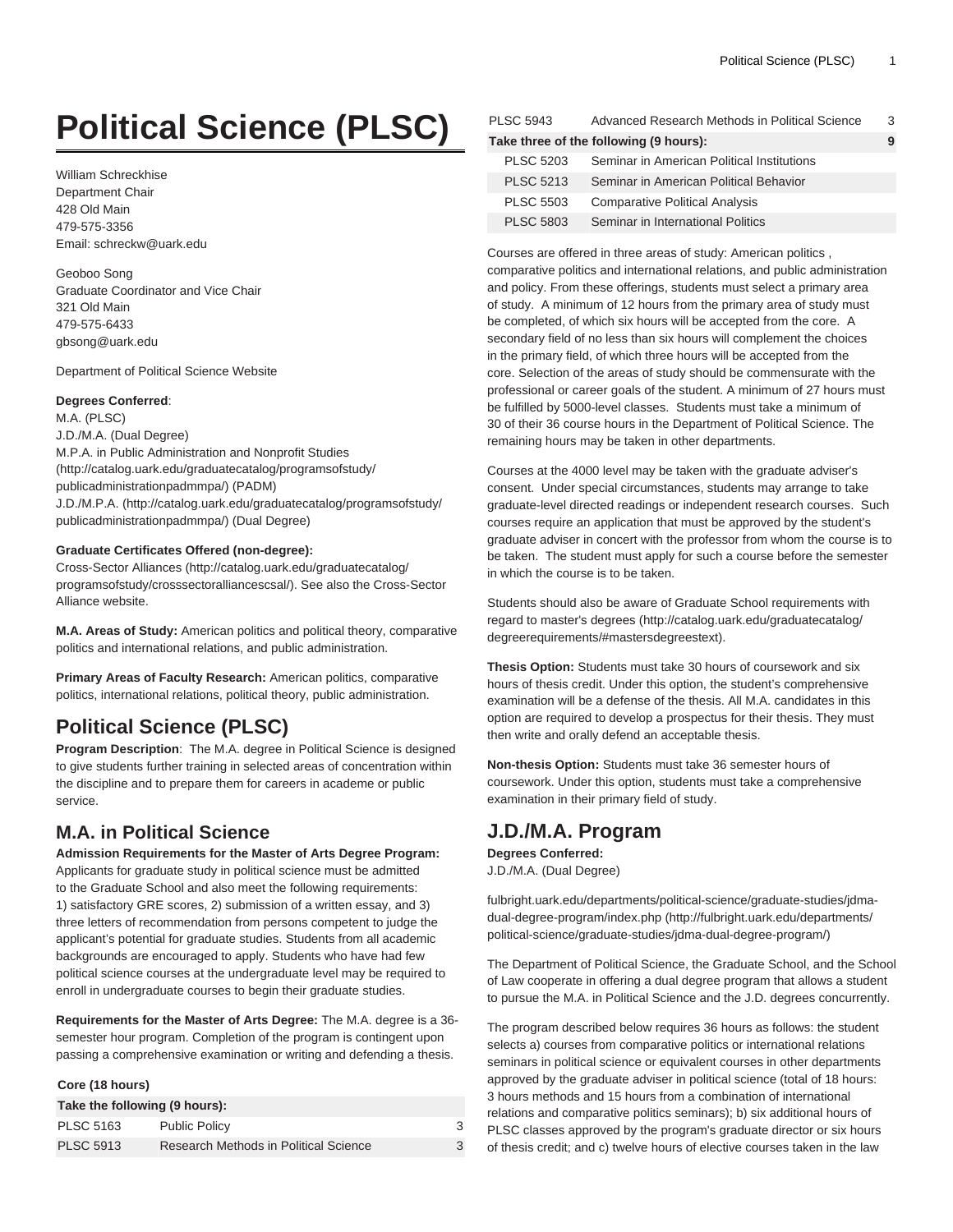school in an area of concentration approved by the director of the M.A. program.

Students must be admitted to the M.A. program and the School of Law. If a student seeks to enter the dual degree program after enrolling in either the law school or the M.A. program, he or she must obtain admission to the other degree program during the first year of study.

The School of Law accepts 9 semester hours of M.A. courses to satisfy requirements for the J.D. degree, which can be chosen from the following courses:

| <b>PLSC 5203</b> | Seminar in American Political Institutions |   |
|------------------|--------------------------------------------|---|
| <b>PLSC 5213</b> | Seminar in American Political Behavior     | 3 |
| <b>PLSC 5253</b> | Politics of Race and Ethnicity             | 3 |
| <b>PLSC 5503</b> | <b>Comparative Political Analysis</b>      | 3 |
| <b>PLSC 5803</b> | Seminar in International Politics          | 3 |
| <b>PLSC 5833</b> | International Political Economy            |   |

The Associate Dean for Academic Affairs of the School of Law may approve new or alternative courses proposed to satisfy the requirements of the program for J.D. credit.

Students admitted to the dual degree program may commence their studies in either the law school or the M.A. program but must complete first year course requirements before taking courses in the other degree program. If they do not maintain the academic or ethical standards of either degree program, students may be terminated from the dual degree program. Students in good standing in one degree program but not in the other may be allowed to continue in the other program in which they have good standing and must meet the degree requirements of that program. If for any reason a student admitted to the dual degree program does not complete the M.A. degree, he or she cannot count nine hours of M.A. courses toward the J.D. degree. Likewise, M.A. students may not be able to count certain law courses if they decide to discontinue their studies in the law school. The J.D. will be awarded upon completion of all degree requirements; the M.A. will be awarded upon completion of the comprehensive examination and all required coursework, as well as the successful defense of a master's thesis, if applicable.

**Mandatory Comprehensive Exam**: All students will be required to take a written comprehensive examination covering their M.A. program or a six-hour thesis. The comprehensive exam will be graded by at least a three-person faculty committee selected by the M.A. Program Director. Students pursuing the thesis option are not required to take a written examination. Successful defense of their thesis satisfies this requirement. In addition to the successful completion of all course requirements and a passing grade on the written comprehensive examination (if taken), each student must present a minimum cumulative grade-point average of 3.00.

**Thesis Option:** Students pursuing the thesis option should consult the graduate coordinator of the political science department. The thesis committee must be composed of faculty members from both the School of Law and the Department of Political Science. Thesis credit is 6 hours.

**Internship Option:** Students may pursue an internship. Internship credit is variable and depends on the number of hours worked. Students in this option must consult with their J.D. and M.A. advisers. An internship work plan and expected academic work products will be developed.

# **Graduate Faculty**

**Adam, Thomas,** Ph.D., M.A. (University of Leipzig), Associate Professor, 2020.

**Baptist, Najja K.,** Ph.D. (Howard University), M.A. (Jackson State University), B.A. (North Carolina Central University), Assistant Professor, 2020. **Bayram, A. Burcu,** Ph.D. (Ohio State University), M.I.S. (North Carolina State University), B.A. (Middle East Technical University), Associate Professor, 2016, 2021. **Conge, Patrick J.,** Ph.D. (University of Texas at Austin), M.A., B.S. (Arizona State University), Associate Professor, 1995, 2002. **Crawford, Cory,** J.D. (University of Arkansas), Lecturer, 2019. **Diallo, Anne B.,** Ph.D., M.P.A., B.A. (University of Arkansas), Lecturer, 2012. **Dowdle, Andrew J.,** Ph.D. (Miami University), M.A. (University of Iowa), B.A. (University of Tennessee), Professor, 2003, 2015. **Ghadbian, Najib,** Ph.D. (City University of New York), M.A. (City University of New York), M.A. (Rutgers University), B.Sc. (United Arab Emirates University), Associate Professor, 1999, 2005. **Hunt, Valerie H.,** Ph.D., J.D., B.A. (University of Arkansas), Associate Professor, 2005, 2014. **Kerr, Brinck,** Ph.D. (Texas A&M University), B.A. (University of Texas at Austin), University Professor, 1994, 2021. **Maxwell, Angie,** Ph.D., M.A. (University of Texas at Austin), B.A. (University of Arkansas), Associate Professor, Diane D. Blair Professor of Southern Studies, 2008, 2016. **Mitchell, Joshua Lee,** Ph.D. (Southern Illinois University), M.P.A., B.S. (Murray State University), Associate Professor, 2010, 2019.

**Parry, Janine A.,** Ph.D., M.A. (Washington State University), B.A. (Western Washington University), University Professor, 1998, 2021. **Ryan, Jeffrey J.,** Ph.D., M.A. (Rice University), B.A. (Colorado State University), Associate Professor, 1990.

**Saeidi, Shirin,** Ph.D. (University of Cambridge, United Kingdom), M.A. (George Mason University), B.A. (University of Maryland-College Park), Assistant Professor, 2018.

**Schreckhise, William D.,** Ph.D., M.A., B.A. (Washington State University), Professor, 1998, 2020.

**Sebold, Karen Denice,** Ph.D., M.A. (University of Arkansas), B.S. (Campbell College), B.S. (Rogers State University), Assistant Professor, 2011, 2020.

**Shields, Todd G.,** Ph.D., M.A. (University of Kentucky), B.A. (Miami University), Professor, 1994, 2005.

**Song, Geoboo,** Ph.D. (University of Oklahoma), B.A. (Korea University), B.A. (Hanyang University), Associate Professor, 2012, 2019.

**Stewart, Patrick A.,** Ph.D., (Northern Illinois University), M.A., B.A. (University of Central Florida), Professor, 2008, 2021.

**Tumlison, Creed,** Ph.D., M.A. (University of Arkansas), B.S. (Arkansas State University), Visiting Assistant Professor, 2020.

**Zeng, Ka,** Ph.D. (University of Virginia), M.A. (Virginia Polytech Institute and State University), B.A. (Foreign Affairs College, Beijing), Professor, 2000, 2011.

# **Courses**

# **PLSC 500V. Special Topics. 1-3 Hour.**

Topics in political science not usually covered in other courses. Graduate degree credit will not be given for both [PLSC 400V](/search/?P=PLSC%20400V) and [PLSC 500V](/search/?P=PLSC%20500V). (Typically offered: Irregular) May be repeated for degree credit.

# **PLSC 5043. The U.S. Constitution I. 3 Hours.**

United States Supreme Court decisions involving the functions and powers of Congress, the Supreme Court, and the President and federalism. Graduate degree credit will not be given for both [PLSC 4253](/search/?P=PLSC%204253) and [PLSC 5043.](/search/?P=PLSC%205043) Prerequisite: [PLSC 2003.](/search/?P=PLSC%202003) (Typically offered: Spring)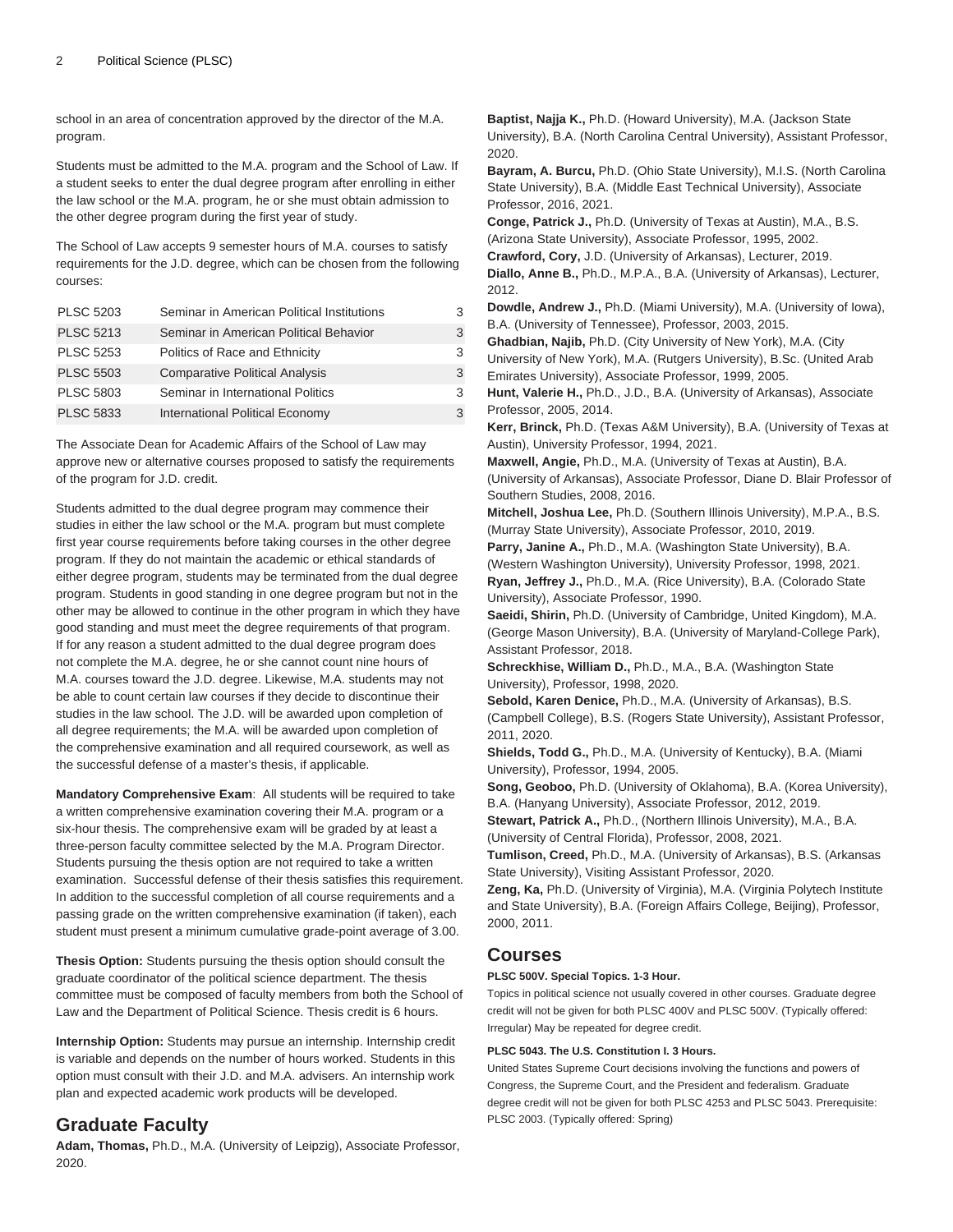#### **PLSC 5053. Creating Democracies. 3 Hours.**

Analyses of the creation of democracies in Europe, South America, Asia, Africa, the Middle East, East Europe, and the former Soviet Union. Graduate degree credit will not be given for both [PLSC 4513](/search/?P=PLSC%204513) and [PLSC 5053.](/search/?P=PLSC%205053) Prerequisite: [PLSC 2013.](/search/?P=PLSC%202013) (Typically offered: Fall Even Years)

# **PLSC 5083. The Middle East in World Affairs. 3 Hours.**

An analysis of geo-political and socio-economic characteristics of Middle Eastern societies and their impact on world economic and political order. Special attention to such issues as the Arab-Israeli conflict, the promotion of lasting peace in the region, impact of oil on world politics, the involvement of superpowers, rehabilitation of Palestinian refugees and the role of the United Nations. (Typically offered: Spring)

# **PLSC 5103. Human Behavior in Complex Organizations. 3 Hours.**

Review of the fundamental literature and a systematic analysis of various theories and research focusing on organization and behavior in public administration, including the discussion of organizational development, human motivation, leadership, rationality, efficiency and conflict management in public organizations. Prerequisite: Graduate standing. (Typically offered: Spring Odd Years; Summer)

#### **PLSC 5113. Seminar in Human Resource Management. 3 Hours.**

Intensive study of public personnel policies and practices, including legal foundations, classification and compensation plans, recruitment and selection processes, training, employment policies and morale, employee relations and organization. Prerequisite: Graduate standing. (Typically offered: Fall)

#### **PLSC 5123. Public Budgeting and Finance. 3 Hours.**

Focuses on the budgeting process and governmental fiscal policy formulation, adoption, and execution. Prerequisite: Graduate standing. (Typically offered: Fall)

#### **PLSC 5133. Nonprofit Management. 3 Hours.**

This course provides an overview of the principal management functions in public and nonprofit organizations. Topics include financial management, HR development, program development. The relationships among volunteer boards of trustees, fund raising, public relations, and program personnel are analyzed, and the complex environments with service sector agencies are explored. (Typically offered: Fall)

## **PLSC 5143. Administrative Law. 3 Hours.**

A seminar which examines the constitutional and statutory basis and authority of public organizations. Special attention focuses on the nature of the rule-making and adjudicatory powers of public agencies and on executive, legislative, and judicial restraints on such activities. Also considered are the role, scope, and place of public regulatory activities. Prerequisite: Graduate standing. (Typically offered: Spring)

#### **PLSC 5163. Public Policy. 3 Hours.**

Seminar examining the study of public policy making in complex organizations. Attention given to different theories and frameworks explaining public policy making. Prerequisite: Graduate standing. (Typically offered: Spring)

# **PLSC 5173. Community Development. 3 Hours.**

Community development encompasses the political, social, and economic issues that shape contemporary communities. The seminar examines substantive issues in community development, related theories, and techniques. A major focus of the course will be on low-income and minority neighborhoods and efforts to create more inclusive communities in the U.S. and abroad. (Typically offered: Fall)

#### **PLSC 5193. Seminar in Public Administration. 3 Hours.**

Introduction to and synthesis of public administration theory, functions, history, public accountability and management concerns, economic impact of administrative decisions, current problems, and issues in the public sector. Prerequisite: Graduate standing. (Typically offered: Fall)

# **PLSC 5203. Seminar in American Political Institutions. 3 Hours.**

Research seminar dealing with selected aspects of the major governmental institutions in the United States. Prerequisite: Graduate standing. (Typically offered: Fall)

#### **PLSC 5213. Seminar in American Political Behavior. 3 Hours.**

Reading seminar surveying major works on representative processes in American national politics, including political opinion, political leadership, political participation, voting behavior, political parties, and interest groups. Prerequisite: Graduate standing. (Typically offered: Spring)

# **PLSC 5253. Politics of Race and Ethnicity. 3 Hours.**

Reviews identity, political action and concepts of political activity by minority groups, focusing on contemporary political behavior, the incorporation of minority groups into the U.S. political system. (Typically offered: Irregular)

#### **PLSC 5283. Federalism and Intergovernmental Relations. 3 Hours.**

Analysis of changes in intergovernmental relations in the American federal system. Discussions will focus on political, economic/fiscal and administrative aspects of policy changes of the pre-and post-Reagan eras. Graduate degree credit will not be given for both [PLSC 4283](/search/?P=PLSC%204283) and [PLSC 5283.](/search/?P=PLSC%205283) (Typically offered: Spring Even Years)

# **PLSC 5343. Money and Politics. 3 Hours.**

Familiarizes students with the world of money and politics in the United States. Examines the function of money in elections, the legal aspects, and the consequences of the regulatory environment. Provides a means to gain analytic computer skills and a strong foundation for further study of political science. (Typically offered: Fall)

#### **PLSC 5373. Political Communication. 3 Hours.**

Study of the nature and function of the communication process as it operates in the political environment. Graduate degree credit will not be given for both [PLSC 4373](/search/?P=PLSC%204373) and [PLSC 5373.](/search/?P=PLSC%205373) (Typically offered: Spring Even Years)

#### **PLSC 5503. Comparative Political Analysis. 3 Hours.**

A selection of topics to provide the theoretical, conceptual and methodological and foundation for the analysis of contemporary political systems. Prerequisite: Graduate standing. (Typically offered: Fall)

#### **PLSC 5513. Seminar in Politics of the Middle East. 3 Hours.**

Explores the major lines of inquiry on the politics of the state and society in the context of endogenous and exogenous forces that have influenced conceptions of power, legitimacy, and identity. Prerequisite: Graduate standing. (Typically offered: Irregular)

# **PLSC 5563. Government and Politics of Russia. 3 Hours.**

Study of Russian and Soviet politics after 1917 and of the democratization of Russia and the other successor states. Graduate degree credit will not be given for both [PLSC 4563](/search/?P=PLSC%204563) and [PLSC 5563](/search/?P=PLSC%205563). Prerequisite: [PLSC 2003](/search/?P=PLSC%202003) or [PLSC 2013](/search/?P=PLSC%202013). (Typically offered: Spring Even Years)

# **PLSC 5583. Political Economy of East Asia. 3 Hours.**

Development strategies and policies of major economies in East Asia. Topics include theories for East Asia's economic growth, dynamics and process of East Asian political and economic developments, strengths and limits of the East Asian development model, Asian values and their implications for Asian-style democracy, and dynamics of regional cooperation. Graduate degree credit will not be given for both [PLSC 4583](/search/?P=PLSC%204583) and [PLSC 5583.](/search/?P=PLSC%205583) (Typically offered: Spring)

# **PLSC 5593. Islam and Politics. 3 Hours.**

Compares contemporary Islamist political movements. Seeks to explain causes, debates, agendas, and strategies of Islamists in the political realm. Addresses sovereignty, the rule of law, visions of the good state and society, and relations between nationalism, religion and political development. Focus on Middle East with comparative reference to other cases. (Typically offered: Fall)

# **PLSC 5703. Research Design in Political Science and Public Policy. 3 Hours.**

This course is designed to introduce graduate students to fundamental research issues in the realm of applied social science while developing the ability to apply basic skills for conducting research. (Typically offered: Fall)